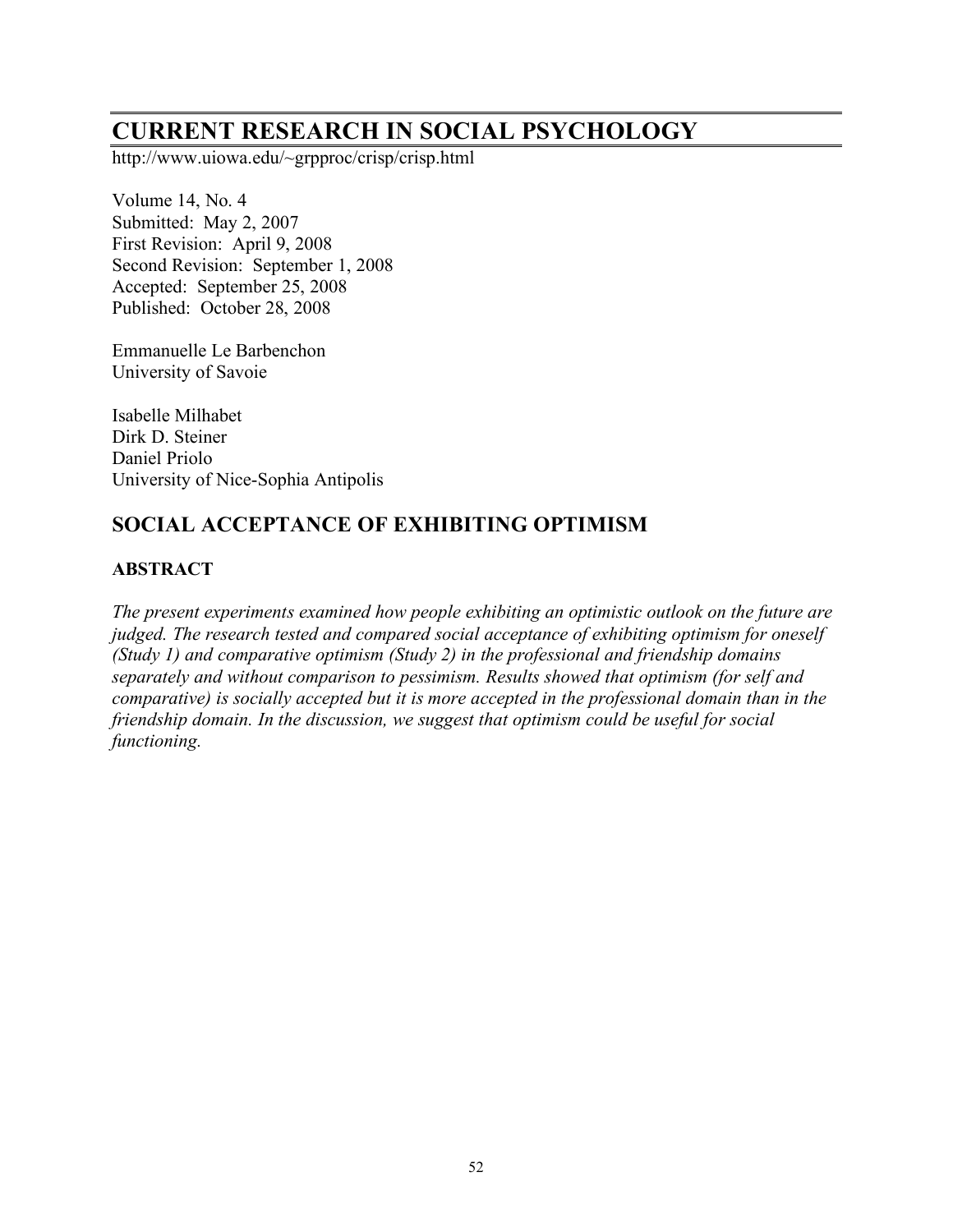### **INTRODUCTION**

### **Optimism for Oneself**

Self-optimism consists of thinking that one has a greater probability of experiencing positive events (e.g., getting a good job) than negative ones (e.g., having financial problems). To exhibit such a positive outlook on the future may be beneficial. Several correlational studies have examined the consequences of exhibiting self-optimism for social judgments in friendship or in professional domains. In the studies (Brissette, Scheir & Carver, 2002; Geers, Reilly & Dember, 1998; Norem, 2002; Raïkkönen, Matthews, Flory, Owens & Gump, 1999) concerning exclusively the friendship domain, participants reported both their outlook on the future and responded to questions concerning their social acceptance. Results showed that the more people reported optimism, the more they reported friendship relations and social support (Brissette et al., 2002). Moreover, they reported more long lasting friendship relations than less optimistic people (Geers et al., 1998). These results suggest that optimism is correlated with good friendship relations; however, it is possible that optimistic people reinterpret the reality about their friendships to enhance their self-image (Brissette et al., 2002). Thus, optimism is sometimes combined with self-deception, which is not very adaptive for attaining friendship support (Norem, 2002). In other words, exhibiting optimism is not always a way to be socially accepted in the friendship domain. Similarly, Taylor, Lerner, Sherman, Sage and McDowell (2003) showed weak links between self-enhancement, as expressed by optimistic outlook, and social acceptance as indicated by friendships.

Other studies investigated the benefits of optimism for professional acceptance. In these studies, authors examined the relations between optimism and personality traits typically used to characterize a good leader (Dolbier, Soderstron & Steinhardt, 2001; Hickman, Watson & Morris, 1996; House & Shamir, 1998). Results showed that optimism is associated with the definition of a good leader (House & Shamir, 1998) and that it positively correlates with leadership (Dolbier et al., 2001; Hickman et al., 1996). Moreover, leaders exhibit more optimism than others (Dember, 2001; Wunderley, Reddy & Dember, 1998). Although optimism is independent from cognitive ability (Cantor & Norem, 1989; Showers, 1992), it may be a typical criterion for social judgments in the professional domain.

Concerning studies where the two domains of social acceptance are not distinguished, Carver, Kus and Scheier (1994) manipulated three levels of outlook on the future exhibited by fictitious targets (pessimistic *vs*. uncertain *vs*. optimistic outlook on the future) and asked participants to evaluate their desire to do something (indicating social acceptance) with the target. Results showed that the optimistic target was more socially accepted than the uncertain or the pessimistic target. However, the social acceptance of an optimistic outlook was observed only in comparison with a pessimistic outlook, but this does not address the social acceptance of optimism itself. Furthermore, some research shows that optimism and pessimism are not extremes on the same continuum (Peeters, Czapinski & Hoorens, 2001).

Considering all studies, exhibiting an optimistic perception about the future is socially accepted on the one hand in the friendship domain and on the other hand in the professional domain. One could conclude that an optimistic response is globally favorable and socially accepted, but that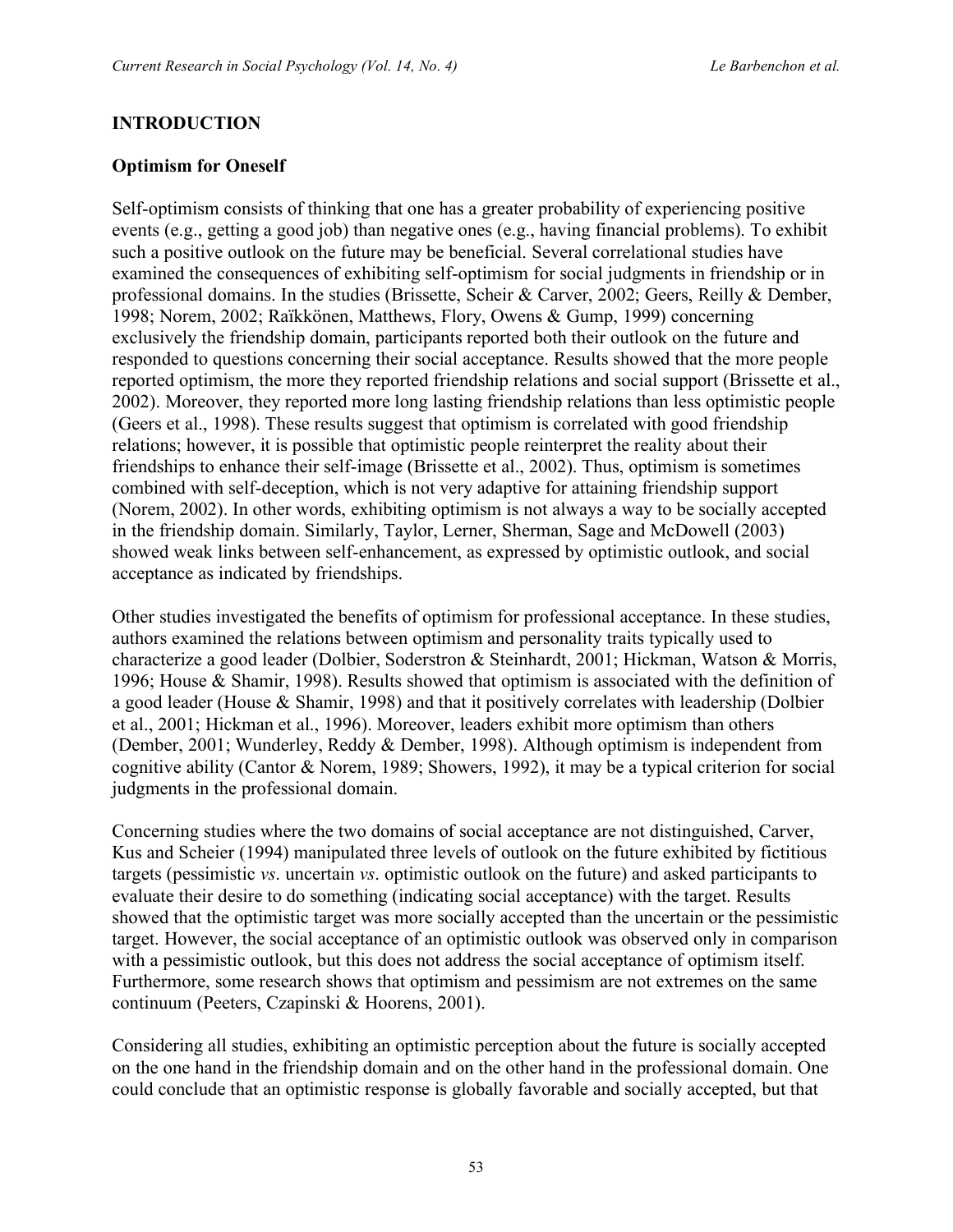does not indicate whether it is more valued in one domain compared to the other. Moreover, the majority of these results are from correlational studies in which the two domains were either not taken into account or were considered separately. In fact, in the friendship domain we note a possible disadvantageous link between optimism and self-deception (Norem, 2002; Taylor et al., 2003), which has not been observed in the domain of professional judgment. Given these results, it is important to examine whether exhibiting self optimism in and of itself provides social benefits, without a comparison to pessimism, and whether these benefits result for both friendship and for professional judgments.

#### **Domains of Social Acceptance**

The interest of investigating social acceptance in the professional and friendship domains separately was motivated moreover by many results in the personality judgment literature showing two distinct dimensions close to the friendship and professional domains of judgment. Since the publication of Osgood, Suci and Tannenbaum's work (1957), at least two dimensions are known to be involved in personality judgments. These two dimensions are differently defined and operationalized. The first dimension often refers to a friendship judgment (e.g., *desirability* in Dubois, 2002; *warmth* by Fiske, Cuddy, Glick & Xu, 2002; *value* by Osgood et al., 1957; *other-profitability* by Peeters, Cornelissen & Pandelaere, 2003; *social desirability* by Rosenberg, Nelson & Vivekananthan, 1968). The friendship dimension corresponds to the attractiveness or likeableness of persons. It reflects the affective value they arouse. Someone valued on this dimension is said to have everything needed to be appreciated, to be attractive or warm, or to be desired as a friend. The second dimension refers to the professional domain (e.g., *social utility* in Dubois, 2002; *competence* by Fiske et al., 2002; *dynamism* by Osgood et al., 1957; *selfprofitability* by Peeters et al., 2003; *intellectual desirability* by Rosenberg et al., 1968). The second dimension corresponds to people's qualities, especially in professional or in competence domains (e.g., sports). Someone valued on the professional dimension is said to have everything needed to succeed, to be competent and ambitious, or to deserve a high salary. Despite the differing conceptualizations and operationalizations, this body of research consistently presents two recurrent distinct dimensions in personality judgments, sometimes even being independent.

### **Overview and Hypothesis**

In the present studies, participants assessed the social acceptance of more or less optimism in both the friendship and the professional domains. We used a within-participants design, as in previous research (e.g., Helweg-Larsen, Sadeghian & Webb, 2002; pilot study). The targets exhibited either weak, moderate, or strong optimism. Thus, we focused on the social benefits of optimism itself, without a comparison to a pessimistic outlook on the future. Targets exhibited self-optimism in study 1 and comparative optimism in study 2.

Insofar as optimism can be combined with self-deception, which is not actually adaptive for reaching friendship goals (Norem, 2002), we proposed the exploratory hypothesis that optimism may be less socially accepted in the friendship domain than in the professional domain.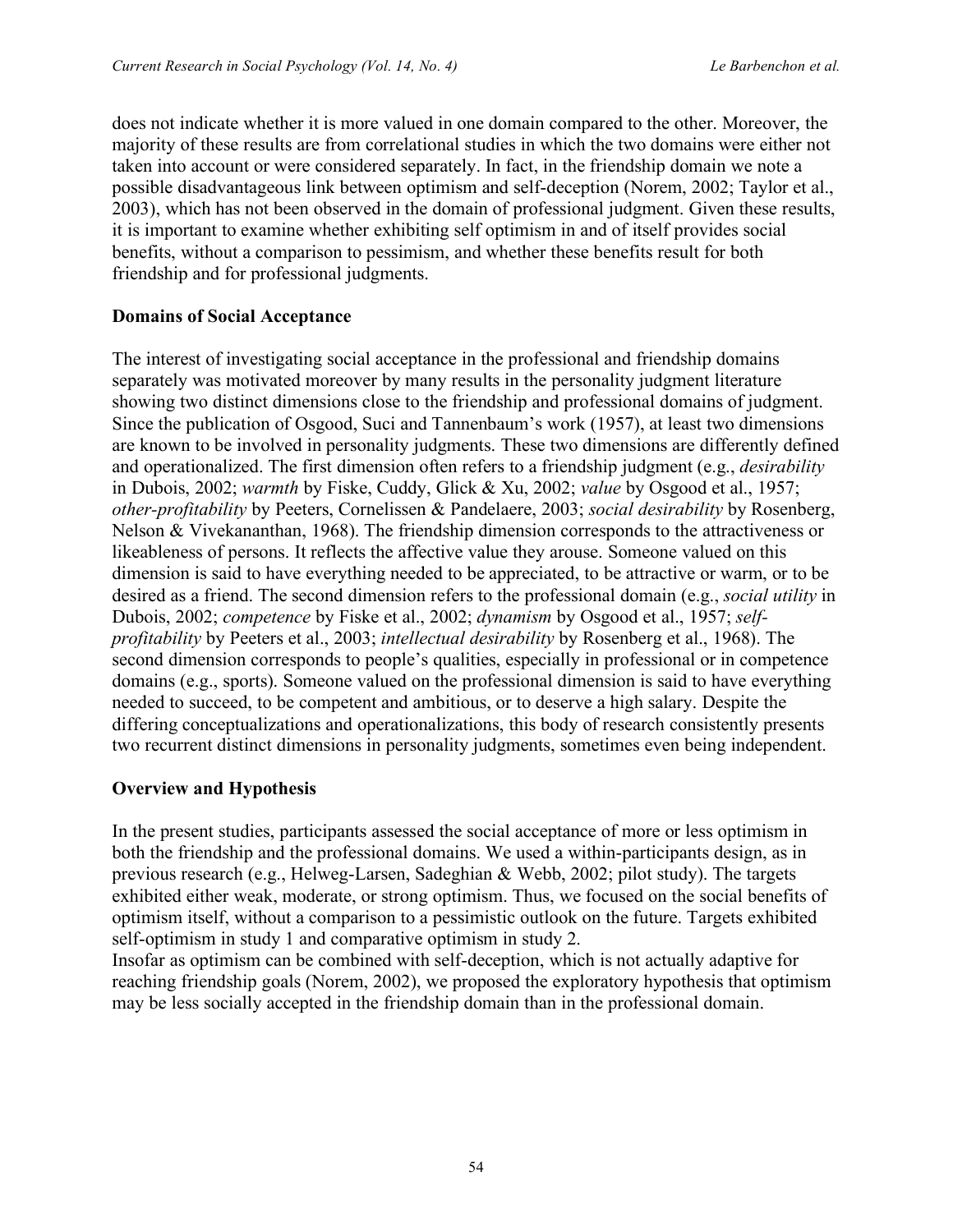### **METHOD (STUDIES 1 AND 2)**

The two experiments were very similar, thus we present their methods together in the following section.

### **Participants and Design**

28 participants (16 females and 12 males) in study 1, and 27 participants (17 females and 10 males) in study 2, were recruited in the street to take part in an experiment. In order to protect anonymity and to assure discretion in this individual context, we did not seek to obtain socioeconomic information including age. However, we checked that all the participants were at least 20 years old.

The experimental design used for the both studies involved two within-participants factors: 3 (Level of target's optimism: strong vs. moderate vs. weak) X 2 (Domain of social acceptance: friendship vs. professional). The dependent variable was the social acceptance (friendship and professional) of the target. A manipulation check measure assessed the perceived level of targets' optimism.

#### **Materials**

#### *Targets' Portraits*

We presented completed questionnaires (i.e., targets' portraits) of the target's outlook on the future to participants. We told them that these questionnaires (portraits) had been filled out by other participants during a previous experiment. In study 1 concerning self-optimism, the questionnaire presented 15 events rated as highly likely, likely, or equally likely as unlikely (for positive events; for negative events, unlikely replaced likely in the first two ratings), in order to represent high, moderate, and neutral levels of optimism. In study 2 concerning comparative optimism, the questionnaire presented these 15 events rated relative to average persons of the same age and sex. They were rated as being much more likely for the target than for others, more likely for the target than for others, or equally likely for the target and for others (for negative events, unlikely replaced likely). Four events represented the friendship domain, four were relative to the professional domain, and the seven remaining represented neither of these domains. Seven of the events were positive, and eight were negative. Most had been used in previous research (e.g*.*, Weinstein, 1980).

In order to create the three levels of optimism (i.e., strong vs. moderate vs. weak), the targets exhibiting strong optimism were highly optimistic about eight of the events, moderately optimistic about five events, and neutral about two events. The targets exhibiting moderate optimism were highly optimistic about one event, moderately about eight events, and neutral about six events. Finally, the targets exhibiting weak optimism were moderately optimistic about four events and neutral about eleven events. The highly optimistic, moderately optimistic, and weakly optimistic target responses were associated with specific events randomly, distributing them equally across event category (i.e., friendship domain, professional domain, or neither) and valence (positive or negative). Previous pre-tests confirmed that the three levels of optimism were judged in accordance with the manipulation.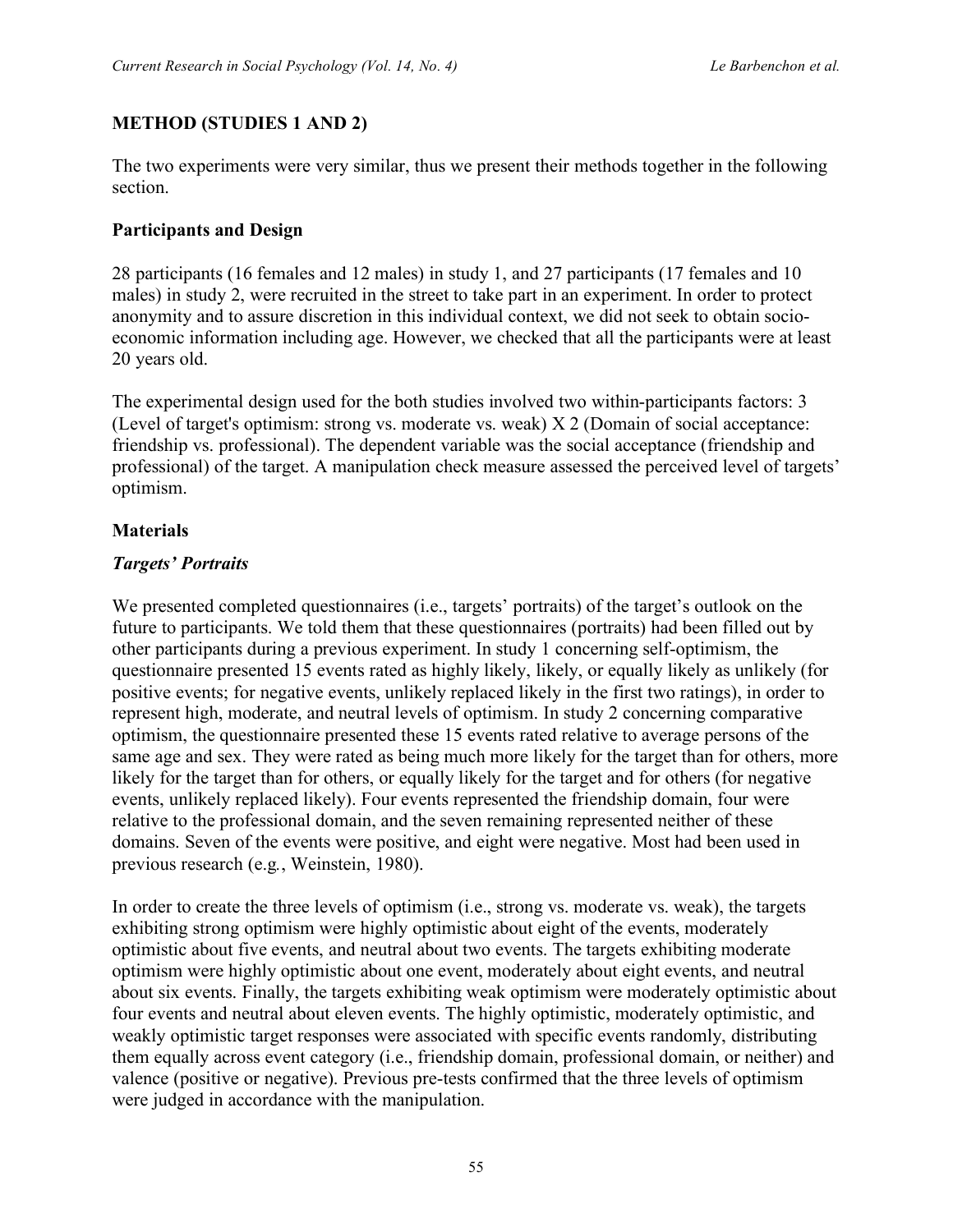### **Dependent Measures**

Participants judged each target on ten questions (presented in Appendix 1). Half of the questions corresponded to the domain of friendship; the other half to the professional domain. Most of the questions were similar to the questions of Helweg-Larsen et al. (2002) and we also added other specific questions to assess each domain. The questions were presented in random order. We analyzed participants' responses using two scores: one for "friendship acceptance" (Cronbach's alpha = .92 in study 1; Cronbach's alpha = .84 in study 2), the other for "professional" acceptance" (Cronbach's alpha = .83 in study 1; Cronbach's alpha = .86 in study 2). Friendship acceptance and professional acceptance were significantly correlated ( $r = +.63$ ,  $p < .001$  in study 1;  $r = +0.48$ ,  $p < 0.001$  in study 2).

In order to check that the participants perceived the target's level of optimism according to the manipulation, participants rated the level of optimism exhibited by each target. Participants rated each target's personal outlook on the future (study 1) or the perception of the target's future compared to the target's perception for another person (study 2). This question was presented at the end of the questionnaire. For all questions, participants responded on a scale ranging from 1 (*not at all*) to 11 (*entirely*).

### **Procedure**

We presented the three targets' portraits (highly optimistic vs. moderately optimistic vs. weakly optimistic) in random order. The participants read them and filled out the questionnaire about the targets. After the experiment, which lasted about 20 minutes, the participants were debriefed.

### **RESULTS AND DISCUSSION STUDY 1: SELF-OPTIMISM**

### **Manipulation Check**

As expected, results showed that the strongly optimistic target was perceived as the most optimistic ( $M = 10.11$ ;  $SD = 1.37$ ), the moderately optimistic target was perceived as significantly less optimistic ( $M = 7.32$ ;  $SD = 1.66$ ) and the weakly optimistic target was perceived as the significantly least optimistic  $(M = 4.07; SD = 2.05)$ ,  $F(2, 54) = 128.98$ ,  $p < .01$ ; *Eta-squared* = .83.

### **Social Acceptance of Targets**

The analysis of variance revealed a main effect for target level of optimism,  $F(2, 54) = 4.27$ ,  $p <$ .05; *Eta-squared* = .09. The moderately optimistic target was the most socially accepted ( $M =$ 6.62;  $SD = 1.66$ ) and its mean was significantly greater than that of the weakly optimistic target  $(M = 5.25; SD = 1.92)$ . However, the strongly optimistic target's mean social acceptance  $(M = 1.92)$ 6.26; *SD* = 2.48) did not differ significantly from the other two ( $p < .05$ ).

A significant interaction effect between target level of optimism and domain of social acceptance supported our hypothesis,  $F(2, 54) = 16.03$ ,  $p < .01$ ; *Eta-squared* = .06 (Table 1). The most optimistic targets were the most socially accepted in the professional domain. In contrast, these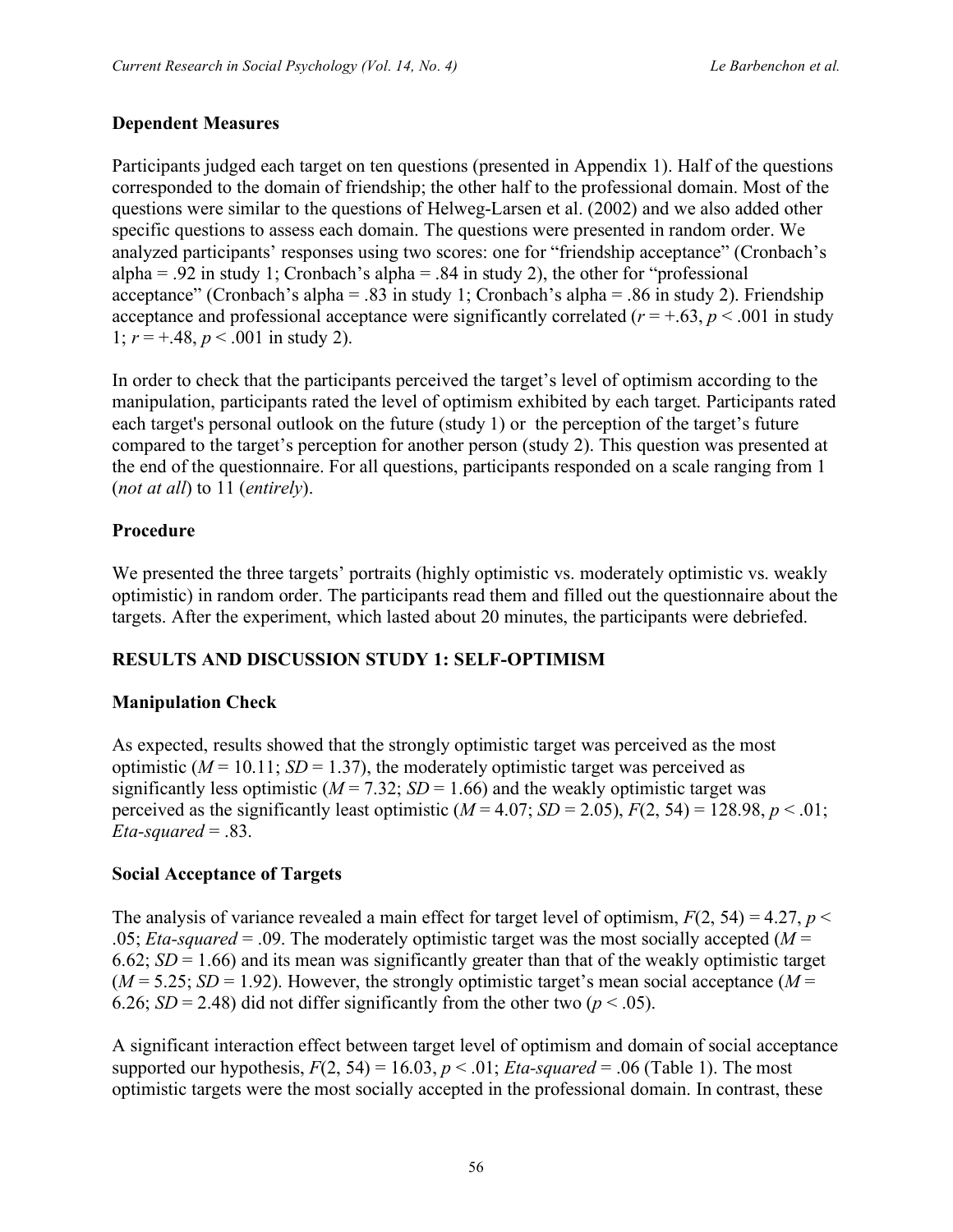targets were not the most socially accepted in the domain of friendship where targets exhibiting moderate optimism were the most socially accepted. In addition, the level of optimism that participants attributed to targets (i.e., manipulation check measure) significantly correlated with professional acceptance  $(r = +.56, p < .001; R-squared = .31)$ , whereas it did not correlate with friendship acceptance  $(r = +.02, ns)$ .

#### **Table 1. Mean (Standard Deviation) of Social Acceptance of Targets as a Function of Target's Level of Optimism and Domain of Social Acceptance, F(2, 54) = 16.03, p < .01.**

| Level of optimism                                                  | Friendship       | Professional    |  |  |  |
|--------------------------------------------------------------------|------------------|-----------------|--|--|--|
| Weakly optimistic targets                                          | 5.27 a $(2.41)$  | 5.24 a $(1.72)$ |  |  |  |
| Moderately optimistic targets                                      | 6.28 b $(2.18)$  | 6.95 c $(1.36)$ |  |  |  |
| Strongly optimistic targets                                        | 5.13 ab $(3.13)$ | 7.39 c $(2.26)$ |  |  |  |
| <i>Note.</i> Means with different subscripts differ at $p < .05$ . |                  |                 |  |  |  |

Despite the general tendency, consistent with the previous literature, that targets exhibiting selfoptimism are globally more socially accepted, we observed that the most optimistic target was the most socially accepted only for the professional domain. On the contrary, the strongly optimistic target was judged less favorably in the friendship domain.

### **STUDY 2: COMPARATIVE OPTIMISM**

Comparative optimism (Weinstein, 1980) results from a comparison between one's own and an other's future. It consists of thinking that one will experience more positive and fewer negative events than others. In so far as a recent article has shown links between self and comparative optimism (Radcliffe & Klein, 2002), our next aim was to reproduce and extend our first exploratory results to comparative optimism. Comparative optimism has received little research attention with regard to social acceptance. However, in the study by Helweg-Larsen et al. (2002), participants evaluated their desire to engage in friendship relations (e.g., to have the person as a friend) and in a task-oriented relationship (e.g., to work with the person on a class group project) with specific targets exhibiting a comparative pessimistic *vs*. neutral *vs*. comparative optimistic outlook on the future. The global score of social acceptance of the targets therefore involved both types of assessments which were not distinguished at theoretical or empirical levels. Using such a measure, Helweg-Larsen et al. (2002) showed that exhibiting a pessimistic outlook on the future is more socially rejected than exhibiting an optimistic outlook on the future. Nevertheless the global social acceptance of optimism is not directly observed and is based on the social rejection of pessimism because the judgment of the optimistic target did not differ from that of the *neutral* target. Our aim was to test and to compare the social acceptance of comparative optimism for the friendship and professional domains without comparison to a comparative pessimistic target. Similarly to self-optimism, we suggest that the more the target is comparatively optimistic, the more he or she is accepted in the professional domain.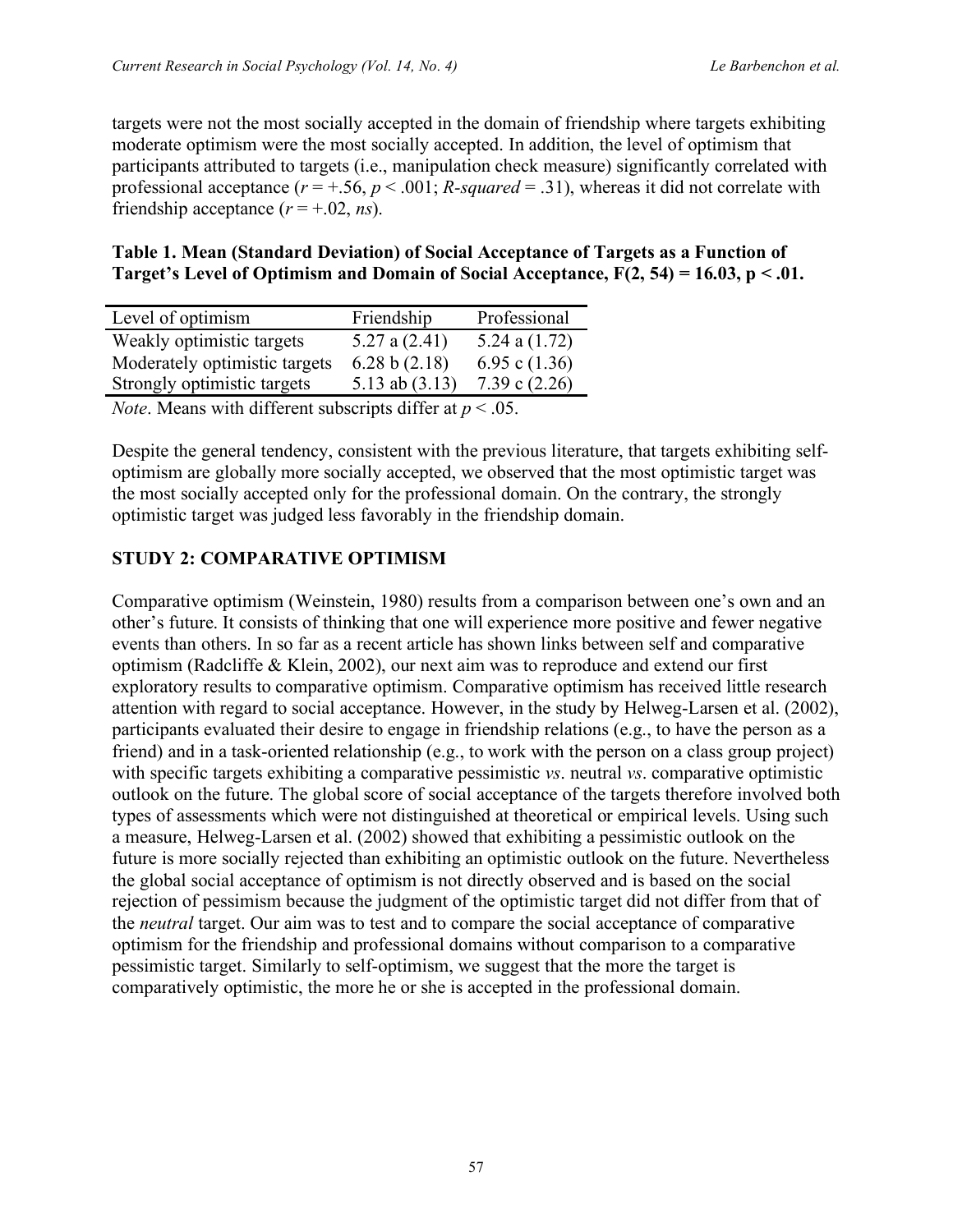### **RESULTS AND DISCUSSION OF STUDY 2: COMPARATIVE OPTIMISM**

### **Manipulation Check**

As expected, results showed that the strongly comparatively optimistic target was perceived as the most optimistic ( $M = 10.16$ ;  $SD = 1.29$ ), followed by the moderately comparatively optimistic target  $(M = 7.20; SD = 1.73)$  and finally by the weakly comparatively optimistic target  $(M = 4.31; SD = 2.30), F(2, 52) = 128.11, p < .01; Eta-squared = .83.$ 

### **Social Acceptance of Targets**

In this study on comparative optimism, we found results that paralleled those for self-optimism in Study 1. The analysis of variance revealed a main effect for targets' level of comparative optimism for the ratings of social acceptance,  $F(2, 52) = 4.09$ ,  $p < .01$ ; *Eta-squared* = .10. The weakly comparatively optimistic target  $(M = 5.39b; SD = 1.69)$  was significantly less socially accepted than the other targets. However, the difference between the moderate one  $(M = 6.68a)$ ;  $SD = 1.54$ ) and the strong one ( $M = 6.55$ ab;  $SD = 2.14$ ) was not significant [2].

The general tendency that targets exhibiting comparative optimism are globally socially accepted is qualified by an interaction effect between target level of optimism and domain of social acceptance that supported our hypothesis,  $F(2, 52) = 22.86$ ,  $p < .001$ ; *Eta-squared* = .07 (Table 2). The targets exhibiting moderate comparative optimism were the most socially accepted in the domain of friendship, and the strongly optimistic target was weakly socially accepted. Once again, the more the targets were comparatively optimistic the more they were socially accepted in the professional domain. Moreover, the level of optimism the participants attributed to targets (i.e., manipulation check measure) significantly correlated with professional acceptance  $(r =$  $+50, p < .001$ ; *R-squared* = .25), whereas it did not correlate with friendship acceptance ( $r =$ +.12, *ns*).

| Table 2. Mean (Standard Deviation) of Social Acceptance of Targets as a Function of            |  |
|------------------------------------------------------------------------------------------------|--|
| Target's Level of Optimism and Domains of Social Acceptance, $F(2, 54) = 16.03$ , $p < 0.01$ . |  |

| Level of optimism                             | Friendship                   | Professional            |
|-----------------------------------------------|------------------------------|-------------------------|
| Weakly optimistic targets                     | 5.33 a $(2.02)$              | 5.45 a $(1.96)$         |
| Moderately optimistic targets $6.26 b (2.13)$ |                              | $7.10 \text{ c} (1.46)$ |
| Strongly optimistic targets                   | 5.32 ab (2.81) 7.77 d (1.83) |                         |

*Note*. Means with different subscripts differ at  $p < .05$ , except subscripts c and d, which differ at  $p = .053$ .

### **GENERAL DISCUSSION**

All effects obtained in our experiments show that both self-optimism (study 1) and comparative optimism (study 2) are equally socially accepted. This corroborates the observed links between self and comparative optimisms (Radcliffe & Klein, 2002) and suggest that social acceptance requires an optimistic outlook on the future but does not necessarily require using a selfpresentational process to exhibit one's future as better than others' (Schlenker, 1980).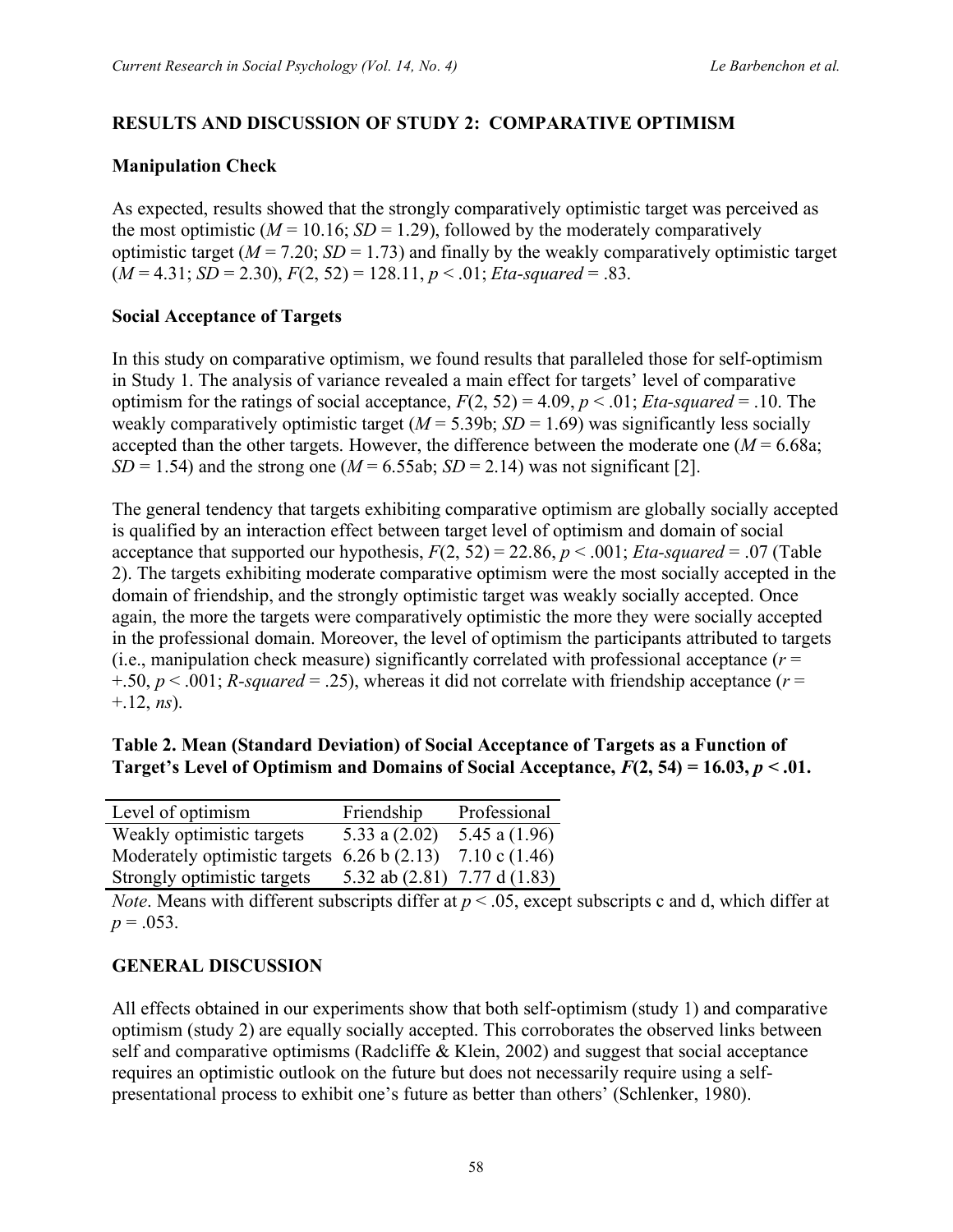The first goal of these experiments was to examine the social acceptance of exhibiting different degrees of optimism. We observed that the moderately optimistic target (both studies) or the strongly optimistic target (study 2) was generally socially accepted. Nevertheless, the means were quite close to the midpoint of the scales when the two domains of social acceptance were not distinguished. It is noteworthy that Helweg-Larsen et al. (2002) obtained similar means to the ones we observed using both a within-participants design (pilot study) and a betweenparticipants design (studies 1 and 2). It is therefore unlikely that the within participants design used in the present study was responsible for the reported effects. Two aspects of our studies support the idea that optimism itself is socially accepted: First, we avoided comparing the social acceptance of optimism with that of pessimism or that of a neutral or uncertain outlook on the future; and secondly, three levels of optimism were compared. Furthermore, such results are not incompatible with the idea that people who exhibit a pessimistic outlook on the future are socially rejected because they are seen as depressed (Helweg-Larsen et al., 2002). The hypothesis that people exhibiting a highly optimistic outlook are judged competent because they are also seen as non-depressive should be investigated (Helweg-Larsen & Shepperd, 2001).

The second goal was to examine the social acceptance of exhibiting optimism for the friendship and professional domains as two distinct domains of judgment. Previous research suggest that exhibiting optimism is not necessarily the best way to be socially accepted in the friendship domain, especially in longer term relations (Norem, 2002; Taylor et al., 2003) whereas it seems beneficial in the professional domain (Dolbier et al., 2001). Our results support the existence of two domains (friendship and professional) in judgments about persons exhibiting optimism. On both types of assessments, they support the hypothesis that exhibiting optimism is more socially accepted in the professional domain than in the friendship domain.

For the friendship domain, the targets expressing moderate optimism were the most socially accepted. We can think that people attribute self-deception to those who express high optimism, and therefore not value them on friendship (Norem, 2002). Another explanation could be that exhibiting moderate optimism is highly representative of people's outlook on the future. Indeed, when we pre-tested the optimism of events used for the portraits, people generally expressed moderate self- and comparative optimism. Thus, the moderately optimistic target could be the one whose response is most standard and through a mere exposure effect, is most liked (Zajonc, 1968). Alternatively, this standard level of optimism could be a prescriptive norm (Dubois, 2002). Then, people expressing more or less optimism would not correspond to this expected response and would be less liked.

For the professional domain, the most socially accepted target was the one with the highest level of optimism. It is only for this domain and this target that social acceptance differs from neutral on the scale (cf. Tables 1 and 2). The moderately optimistic target is not the most valued despite its greater representativeness relative to the others. The more a target exhibits optimism, the more it reaps social benefits in the professional domain—This result is highly consistent with the previously observed correlation between optimism and leadership (Dolbier et al., 2001; Hickman et al., 1996; House & Shamir, 1998), potentially indicative of better cognitive strategies for optimistic persons. However, Cantor and Norem (1989) and Showers (1992) showed that pessimism predicted cognitive performances better than optimism. Nevertheless, participants in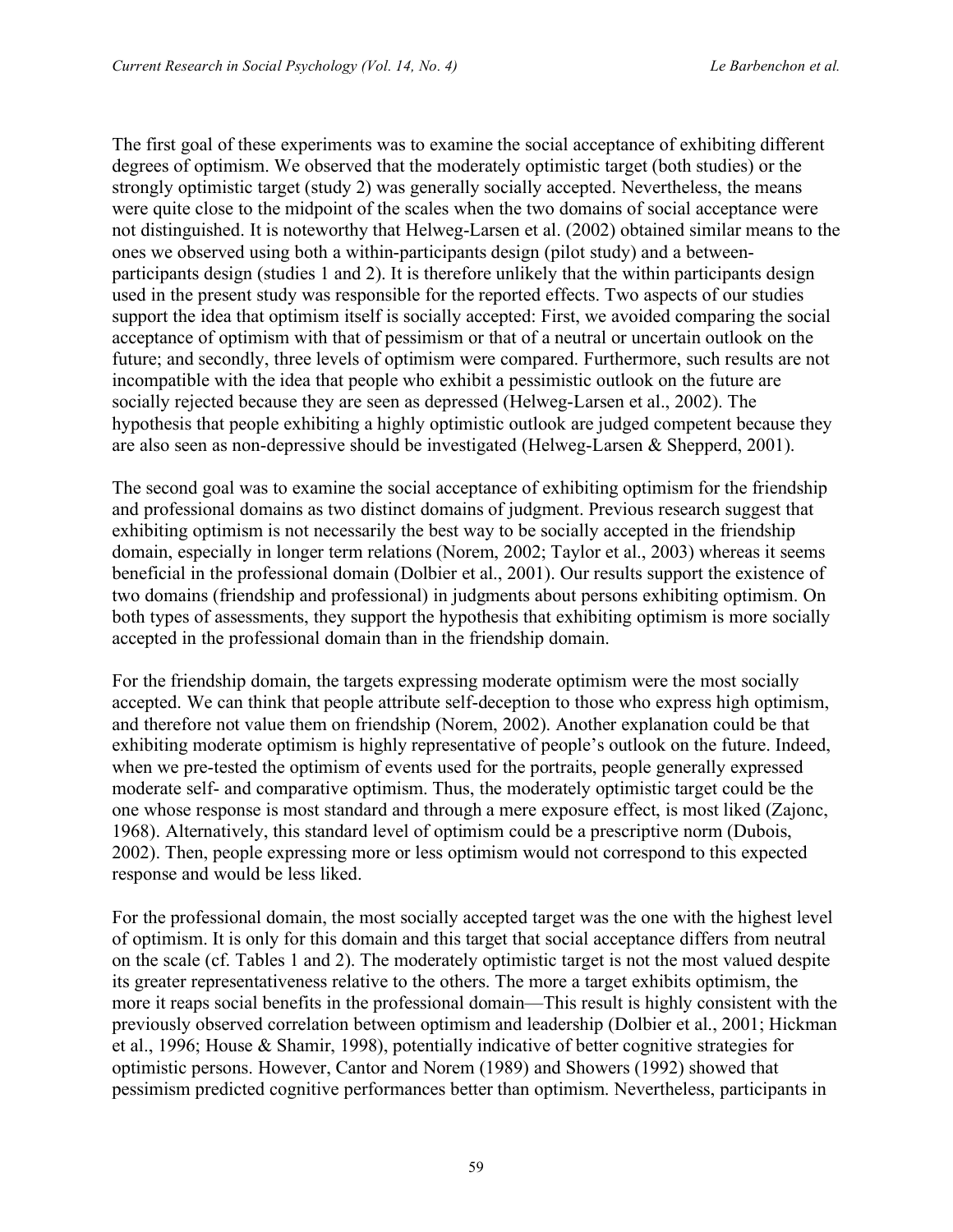our studies may have valued optimistic targets more because they perceived them as having more ability to succeed. Further experiments should be conducted to examine this explanation. Yet another explanation of our results could come from research finding that optimism, similar to the feeling of having power, is associated with risky choices in professional domains (Anderson & Galinsky, 2006). In fact, optimism facilitates making risky investments, and thus investments for the creation of new economic markets (Bougheas, 2002), thereby assuring the durability of freemarket economic organizations. We therefore suggest that the social acceptance of exhibiting optimism arises more from its allowing for adaptation to a given social functioning than from its likeableness. This interpretation fits particularly well with the concept of *social utility*, defined by Dubois (2002) as adopting the fundamental rules which assure the durability of the social and economic system to which people belong.

#### **REFERENCES**

Anderson, C., & Galinsky, A.D. (2006). Power, optimism and risk-taking. *European Journal of Social Psychology, 36*, 511-536.

Bougheas, S. (2002). Optimism, education and industrial development. *Research in Economics, 56, 2,* 199–214.

Brissette, I., Scheier, M. F., & Carver, C. S. (2002). The role of optimism in social network development, coping, and psychological adjustment during a life transition. *Journal of Personality and Social Psychology, 82, 1,* 102-111.

Cantor, N., & Norem, J. K. (1989). Defensive pessimism and stress and coping. *Social cognition, 7, 2*, 92-112.

Carver, C. S., Kus, L. A., & Scheier, M. F. (1994). Effects of good versus bad mood and optimistic versus pessimistic outlook on social acceptance versus rejection. *Journal of Social and Clinical Psychology, 13, 2,* 138-151.

Dember, W. N. (2001). The optimism-pessimism instrument: personal and social correlates. In E. C. Chang, (Ed.), *Optimism & pessimism: implications for theory, research, and practice* (pp. 281-299)*.* Washington: American Psychological Association.

Dolbier, C. L., Soderstron, M., & Steinhardt, M. A. (2001). The relationships between selfleadership and enhanced psychological, health, and work outcomes. *The Journal of Psychology, 135, 5*, 469–485.

Dubois, N. (2002). *Socio-cognitive approach to social norms*. London: Routlegde

Fiske, S. T., Cuddy, A. J. C., Glick, P., & Xu, J. (2002). A model of (often mixed) stereotype content: competence and warmth respectively follow from perceived status and competition. *Journal of Personality and Social Psychology, 82, 6*, 878-902.

Geers, A. L., Reilly, S. P., & Dember, W. N. (1998). Optimism, pessimism and friendship. *Current Psychology: Developmental, Learning, Personality, Social, 17*, 3-19.

Helweg-Larsen, M., Sadeghian, P., & Webb, M. S. (2002). The stigma of being pessimistically biased. *Journal of Social and Clinical Psychology, 21*, 1, 92-107.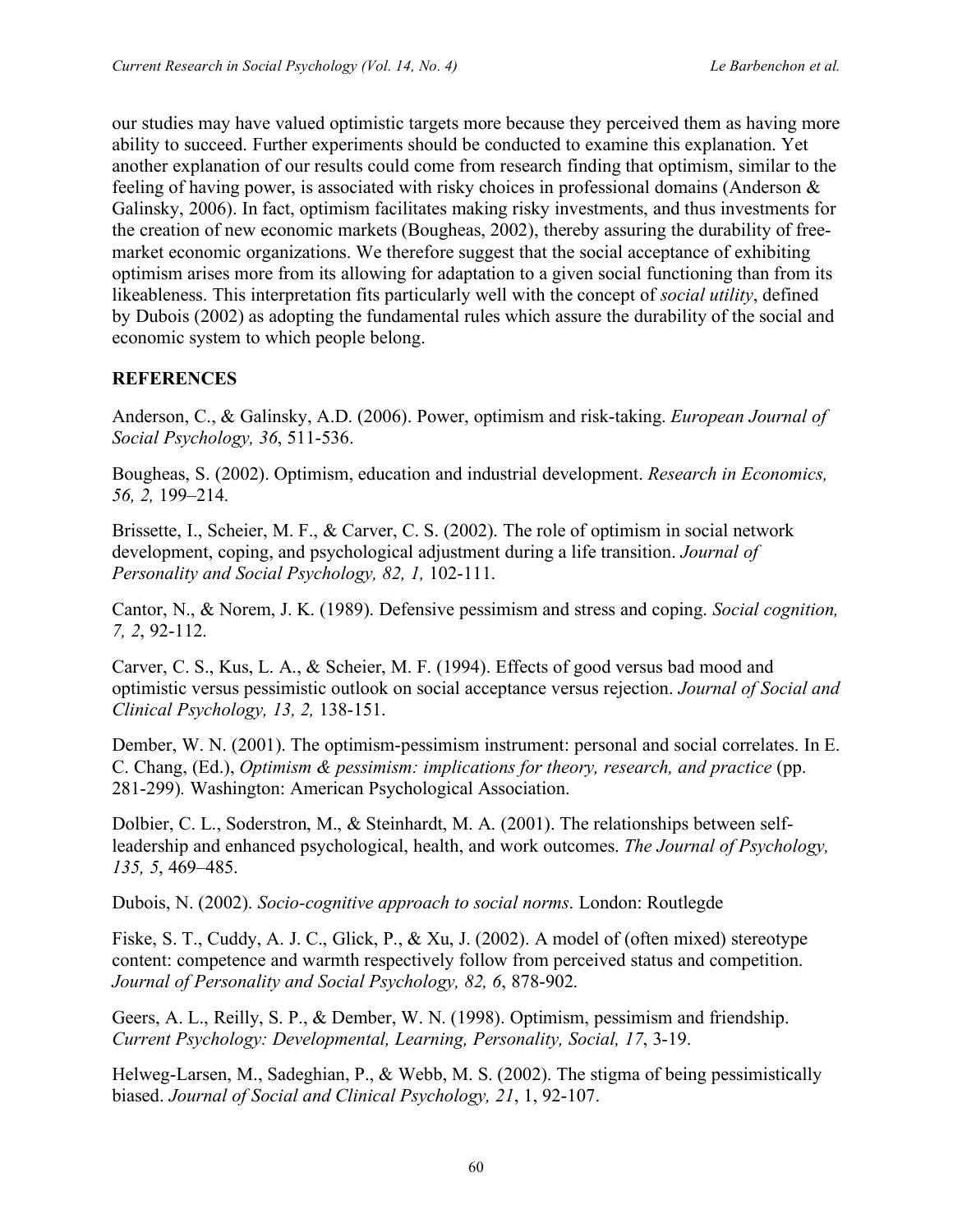Helweg-Larsen, M., & Shepperd, J. A. (2001). Do moderators of the optimistic bias affect personal or target risk estimates ? A review of the literature. *Personality and Social Psychology Review, 5, 1*, 74-95.

Hickman, S. E., Watson, P. J., & Morris, R. J. (1996). Optimism, pessimism, and the complexity of narcissism. *Personality and Individual Differences, 20, 4*, 521-525.

House, R. J., & Shamir, B. (1998). Toward the integration of transformational, charismatic, and visionary theories. In M. Chemers, & R. Ayman (Eds.), *Leadership theory and research: perspectives and directions* (pp. 81-107). San Diego: Academic Press.

Norem, J. K. (2002). Defensive self-deception and social adaptation among optimists. *Journal of Research in Personality, 36*, 549-555.

Osgood, C. E., Suci, G. J., & Tannenbaum, P. H. (1957). *The Measurement of Meaning. Urbana*: University of Illinois Press.

Peeters, G., Cornelissen, I., & Pandelaere, M. (2003). Approach-avoidance values of targetdirected behaviours elicited by target-traits: the role of evaluative trait-dimensions. *Current Psychology Letters/ Brain, Behavior Cognition, 11, 2*.

Peeters, G., Czapinski, J., & Hoorens, V. (2001). Comparative optimism, pessimism and realism with respect to adverse events and their relationship with will to live. *International Review of Social Psychology, 14*, 143-162.

Radcliffe, N. M., & Klein, W. M. P. (2002). Dispositional, Unrealistic, and Comparative Optimism: Differential Relations With the Knowledge and Processing of Risk Information and Beliefs About Personal Risk. *Personality and Social Psychology Bulletin, 28*, 836-846.

Raïkkönen, K., Matthews, K. A., Flory, J. D., Owens, J. F., & Brooks, G. B. (1999). Effects of optimism, pessimism, and trait anxiety on ambulatory blood pressure and mood during everyday life. *Journal of Personality and Social Psychology, 76, 1*, 104-113.

Rosenberg, S., Nelson, C., & Vivekananthan, P. S. (1968). A multidimensional approach to the structure of personality impressions. *Journal of Personality and Social Psychology, 9, 4*, 283- 294.

Schlenker, B. R. (1980). *Impression management. The self-concept, social identity, and interpersonal relations.* Monterey, CA: Brooks/Cole.

Showers, C. (1992). The motivational and emotional consequences of considering positive or negative possibilities for an upcoming event. *Journal of Personality and Social Psychology, 63, 3*, 474-484.

Taylor, S.E., Lerner, J.S., Sherman, D.K., Sage, R.M., McDowell, N.K. (2003). Portrait of selfenhancer: well adjusted and well liked or maladjusted and friendless ? *Journal of Personality and Social Psychology, 84, 1*, 165-176.

Weinstein, N. D. (1980). Unrealistic optimism about future life events. *Journal of Personality and Social Psychology, 39, 5,* 806-820.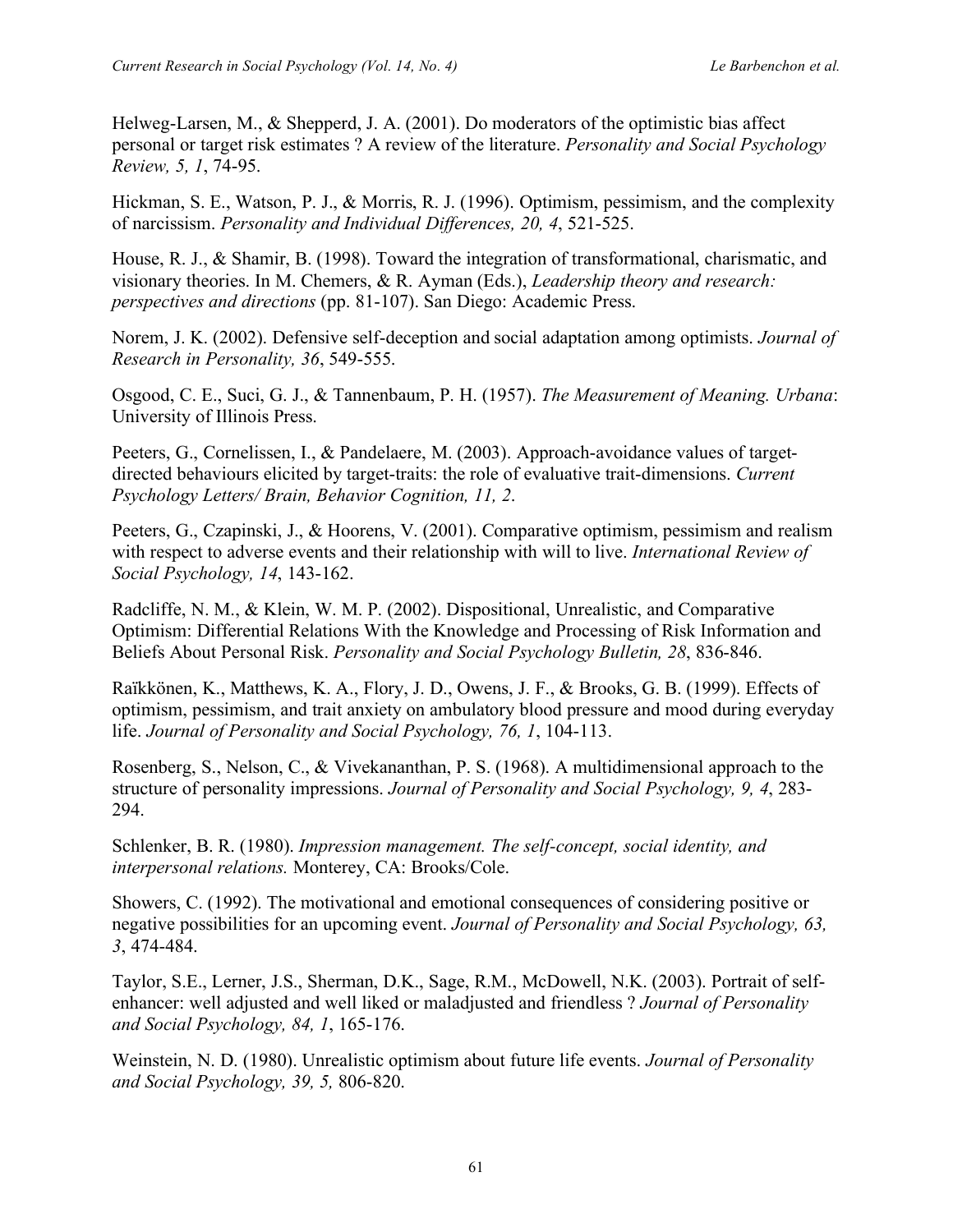Wunderley, L. J., Reddy, W. B., & Dember, W. N. (1998). Optimism and pessimism in business leaders. *Journal of Applied and Social Psychology, 28, 9*, 751-760.

Zajonc, R. B. (1968). Cognitive theories in social psychology. In G. Lindzey and E. Aronson (Eds.), *The handbook of social psychology, Vol.1*, Menlo Park, Addison-Wesley.

### **APPENDIX 1 : Questions of Social Acceptance, Studies 1 and 2**

Would you be willing to confide in this person?

Would you like this person to become your best friend?

Do you think that this person has everything needed to be loved?

Would you like to meet this person for dinner?

Do you think this person is useful to a company ?

Would you hire this person?

Would you want to work with this person if you needed a collaborator?

Would you entrust important files to this person?

Do you think that this person has everything needed to succeed professionally?

Manipulation check measure:

Do you think that this person is positive about his/her future?

(Study 2: Do you think that this person is more positive about his/her future than about others' future?)

### **APPENDIX 2: ANOVA for the Manipulation Check, Study 1**

|                                                    | df MS   | <i>p</i> level |
|----------------------------------------------------|---------|----------------|
| Level of target's optimism 2 255.512 128.979 0.000 |         |                |
| Error                                              | 24 1981 |                |

### **APPENDIX 3: ANOVA Matrix for the Manipulation Check, Study 2**

|                                                    | df MS    | <i>p</i> level |
|----------------------------------------------------|----------|----------------|
| Level of target's optimism 2 230.825 128.115 0.000 |          |                |
| Error                                              | 52 1.802 |                |

### **APPENDIX 4: ANOVA for the Dependent Variable, Study 1**

|                                                       | df MS $F$             | <i>p</i> level |
|-------------------------------------------------------|-----------------------|----------------|
| Domain of acceptance $(D)$                            | 1 39.404 14.502 .0007 |                |
| Error                                                 | 27 2.717              |                |
| Level of target's optimism $(L)$ 2 27.901 4.268 .0190 |                       |                |
| Error                                                 | 54 6.538              |                |
| $D \times L$                                          | 2 19.167 16.029 0000  |                |
| Error                                                 | - 1 1 9 6             |                |

### **APPENDIX 5: ANOVA for the Dependent Variable, Study 2**

|                                                       | df CM                 | F | <i>p</i> level |
|-------------------------------------------------------|-----------------------|---|----------------|
| Domain of acceptance (D)                              | 1 52.526 11.527 .0022 |   |                |
| Error                                                 | 26 4,557              |   |                |
| Level of target's optimism $(L)$ 2 27.306 5.093 .0095 |                       |   |                |
| Error                                                 | 52 5.361              |   |                |
| $D \times L$                                          | 2 19.058 22.855 .0000 |   |                |
| Error                                                 | 52 834                |   |                |